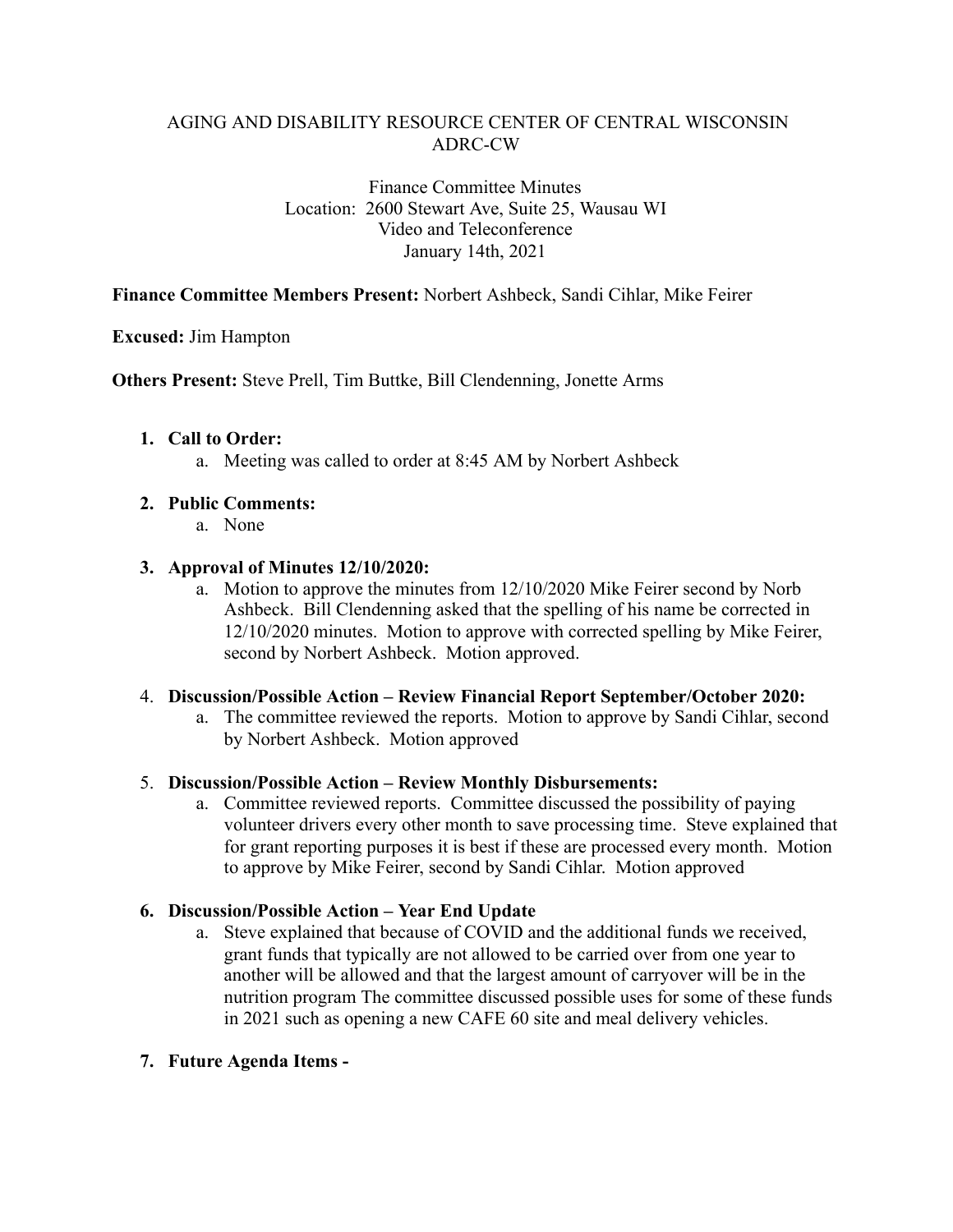a. Steve asked the Committee if they would be in favor of cancelling the meeting in February 2021 as there would be little to review since the 2020 books would not be closed by then. Committee decided to cancel the February meeting.

# **8. Adjournment-**

a. Motion to adjourn by Sandi Cihlar, second by Mike Feirer. Motion approved. Meeting adjourned at 8:58 AM.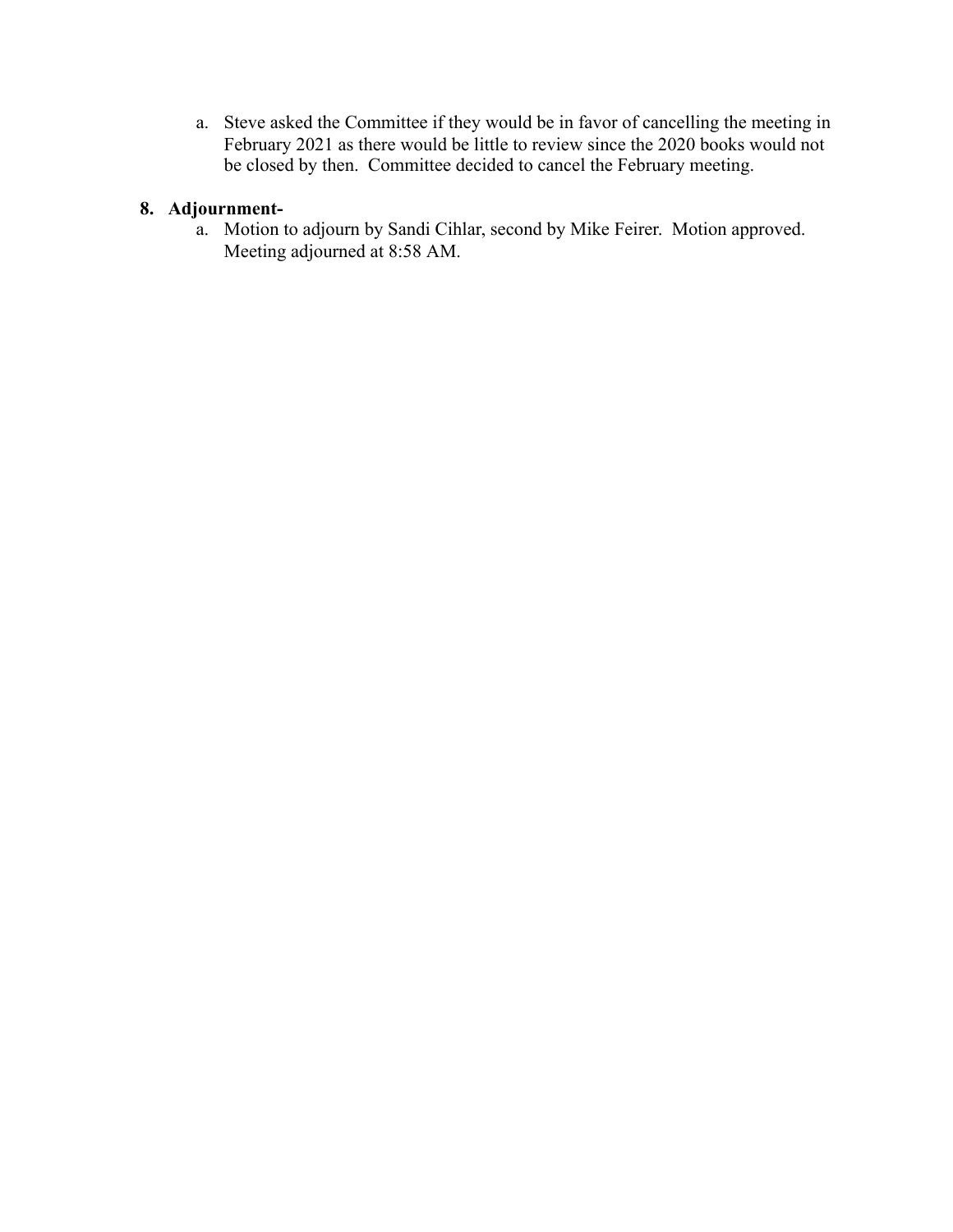#### Finance Committee Minutes Location: 2600 Stewart Ave, Suite 25, Wausau WI Video and Teleconference March 11th, 2021

**Finance Committee Members Present:** Norbert Ashbeck, Sandi Cihlar, Mike Feirer, Jim Hampton

### **Excused:**

**Others Present:** Steve Prell, Bill Clendenning, Jonette Arms

#### **1. Call to Order:**

a. Meeting was called to order at 8:47 AM by Norbert Ashbeck

### **2. Public Comments:**

a. None

#### **3. Approval of Minutes 1/14/2021:**

a. Motion to approve the minutes from 1/14/2021 by Mike Feirer; second by Jim Hampton. Motion approved

#### 4. **Discussion/Possible Action – Review Financial Report January 2021:**

a. The committee reviewed the reports. Motion to approve by Norb Ashbeck; second by Jim Hampton. Motion approved

### 5. **Discussion/Possible Action – Review Monthly Disbursements:**

a. Committee reviewed reports. Steve explained that Doug Curler has been a volunteer nutrition driver and will also be on the Board. The committee also discussed the rental agreements for various offices. Committee also discussed the contracts for meals in the Nutrition program. Motion to approve by Sandi Cihlar; second by Norb Ashbeck. Motion approved

### **6. Discussion/Possible Action – Year End Update**

a. Steve explained that he is working on closing the books for 2020. ADRC CW will have a significant amount unspent tax levy in 2020 due to the CARES and FFCRA funding received during the COVID health emergency. Unspent grant funds will also be allowed to be carried over to 2021 that typically is not allowed. All of these changes will be reflected in the amended 2021 budget when 2020 is closed and complete.

### **7. Future Agenda Items -**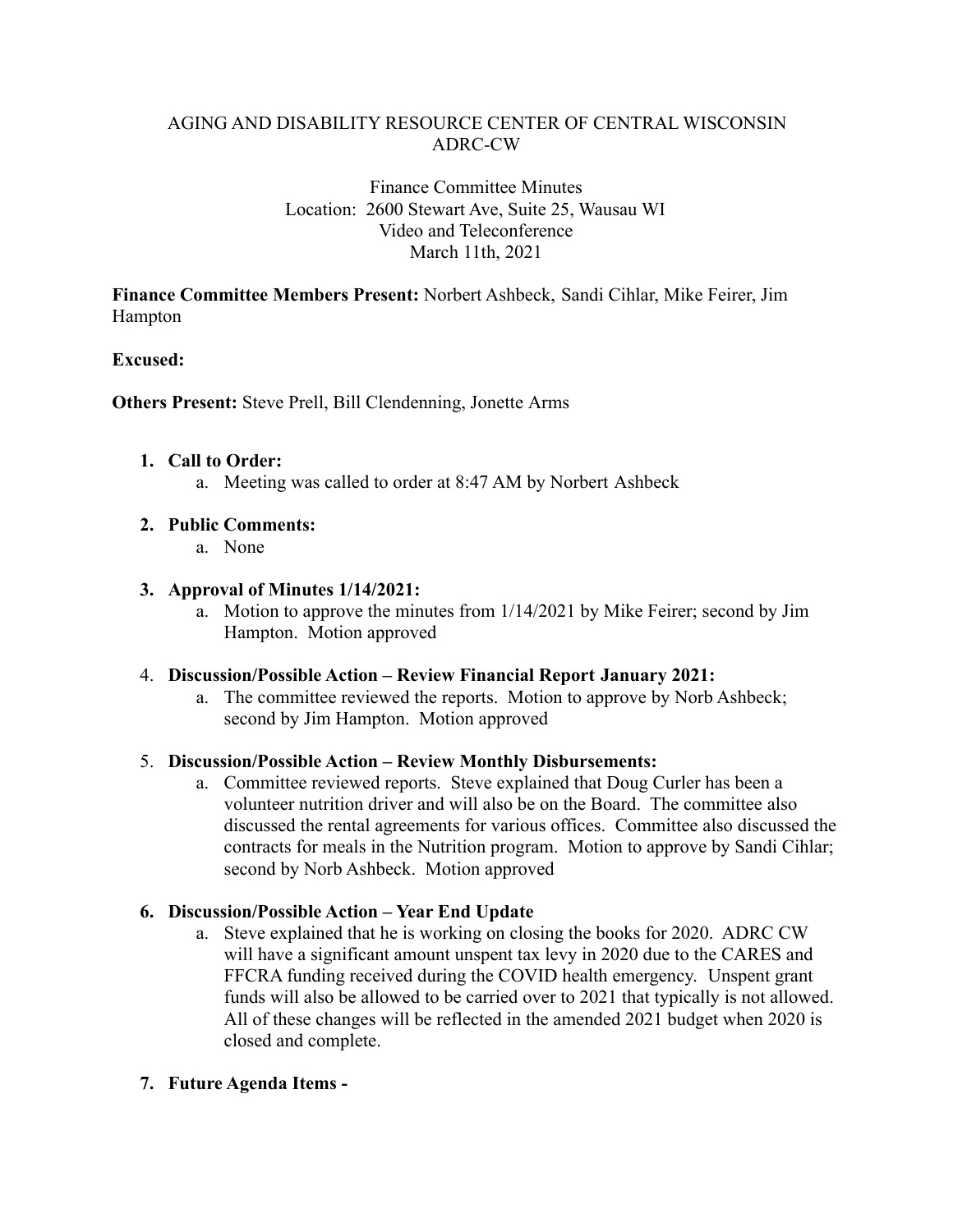a. The committee asked for regular updates on how these carryover funds are being spent.

# **8. Adjournment-**

a. Motion to adjourn by Norb Ashbeck; second by Jim Hampton. Motion approved. Meeting adjourned at 9:22 AM.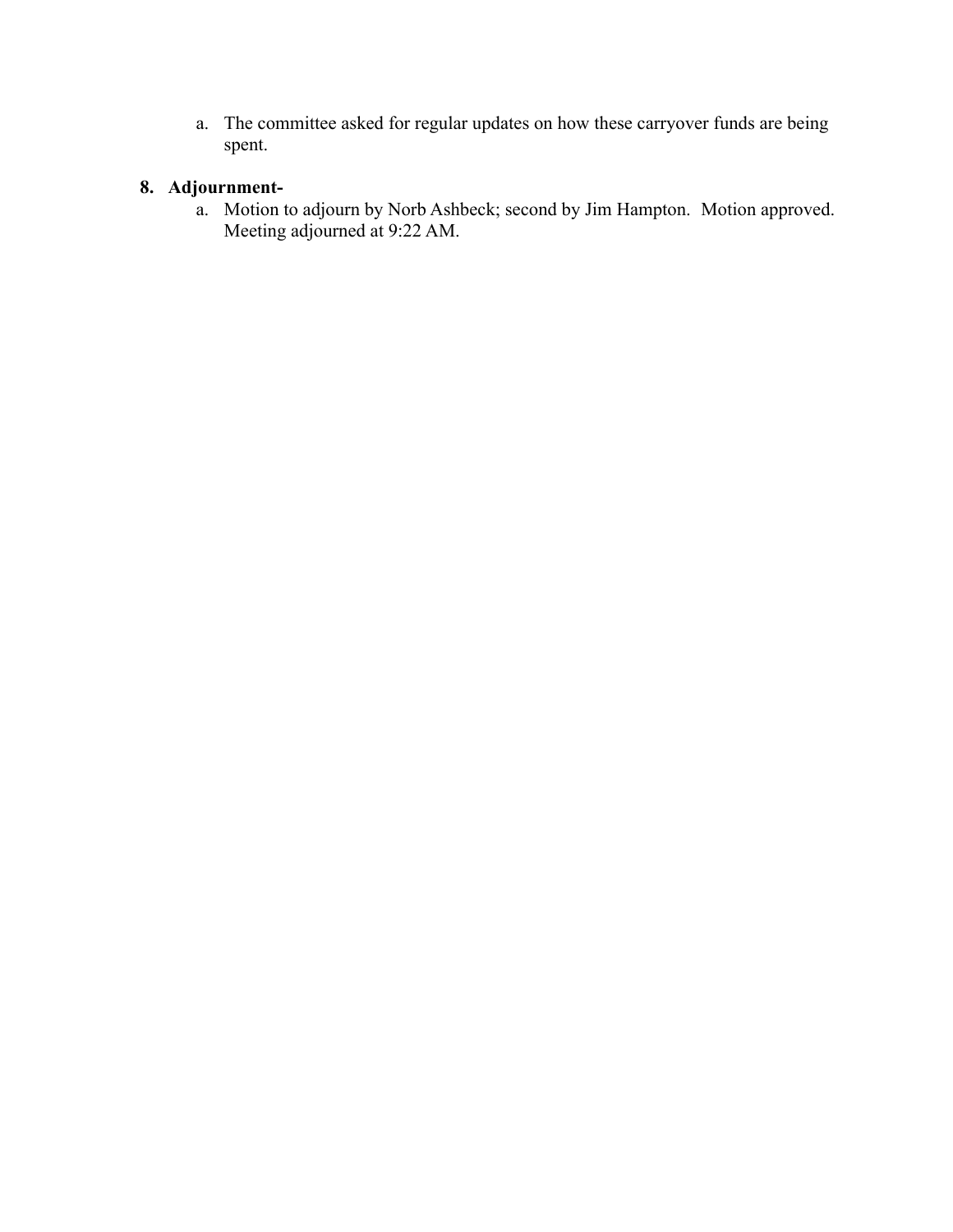#### Finance Committee Minutes Location: 2600 Stewart Ave, Suite 25, Wausau WI Video and Teleconference April 8th, 2021

**Finance Committee Members Present:** Norbert Ashbeck, Sandi Cihlar, Mike Feirer, Jim Hampton

### **Excused:**

**Others Present:** Steve Prell, Bill Clendenning, Jonette Arms, Tim Buttke, Judy Waller

### **1. Call to Order:**

a. Meeting was called to order at 8:45 AM by Norbert Ashbeck

### **2. Public Comments:**

a. Judy Waller, new Lincoln County board member is in attendance.

### **3. Approval of Minutes 3/11/2021:**

a. Motion to approve the minutes from 1/14/2021 by Jim Hampton; second by Mike Feirer. Motion approved

### 4. **Discussion/Possible Action – Review Financial Report February 2021:**

a. The committee reviewed the reports. Motion to approve by Mike Feirer; second by Norb Ashbeck. Motion approved

### 5. **Discussion/Possible Action – Review Monthly Disbursements:**

a. Committee reviewed reports. This will be discussed at the full board meeting. Steve explained that the final payments for our old phone system with Charter have been paid. Motion to approve by Norb Ashbeck; second by Sandi Cihlar. Motion approved

# **6. Discussion/Possible Action – Year End Update**

a. This discussion was tabled to May as Steve had not completed the final adjustments.

### **7. Discussion/Possible Action - Major Contracts and Facility Lease Tent Agreements**

a. The committee discussed the possibility of a new process for reviewing contracts and the revised contract policy. Steve said this will be on the board agenda.

# **8. Future Agenda Items -**

a. The contracts policy will be discussed and a list of contracts will be updated and provided to the committee.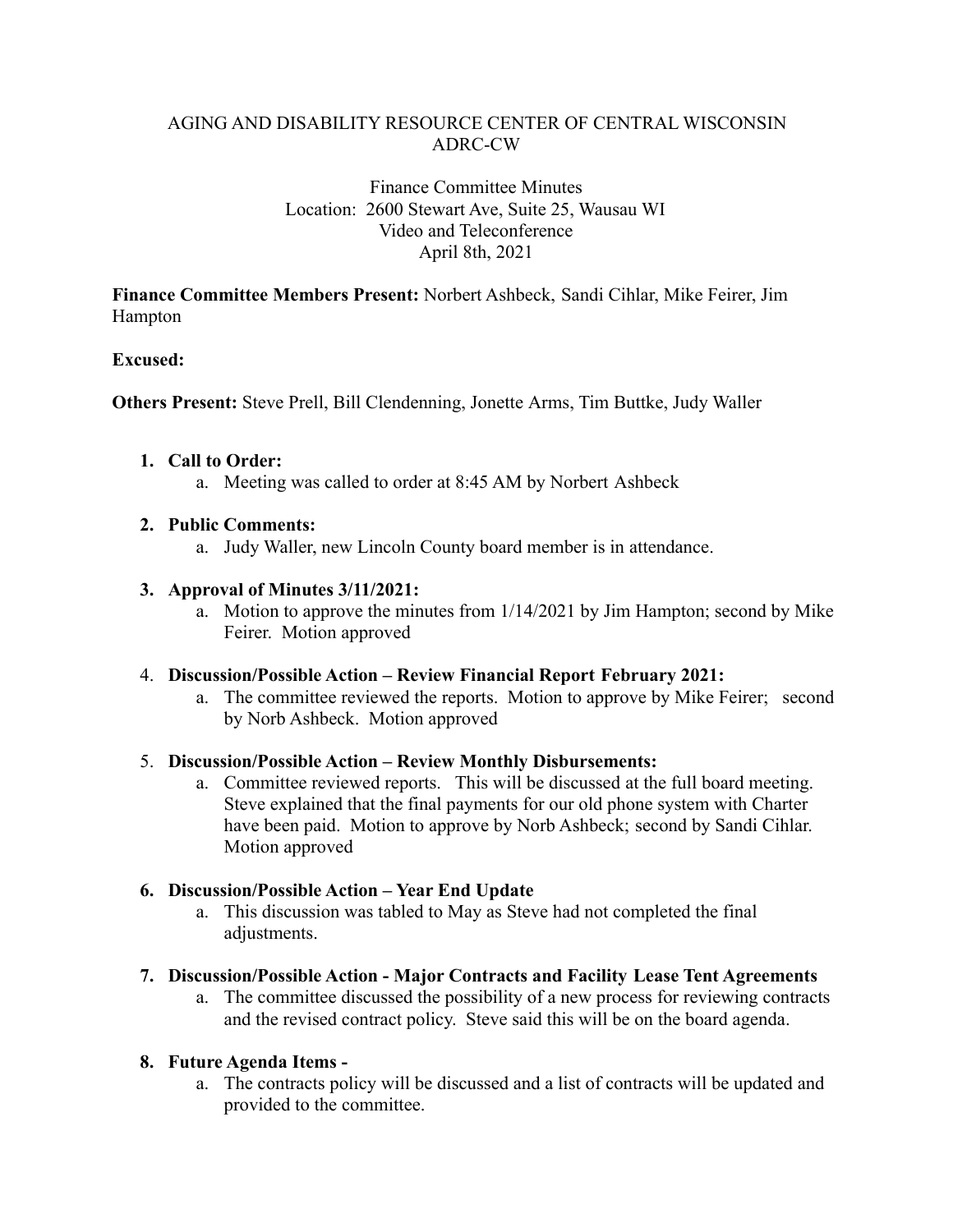#### **9. Adjournment-**

a. Motion to adjourn by Sandi Cihlar; second by Mike Feirer. Motion approved. Meeting adjourned at 9:21 AM.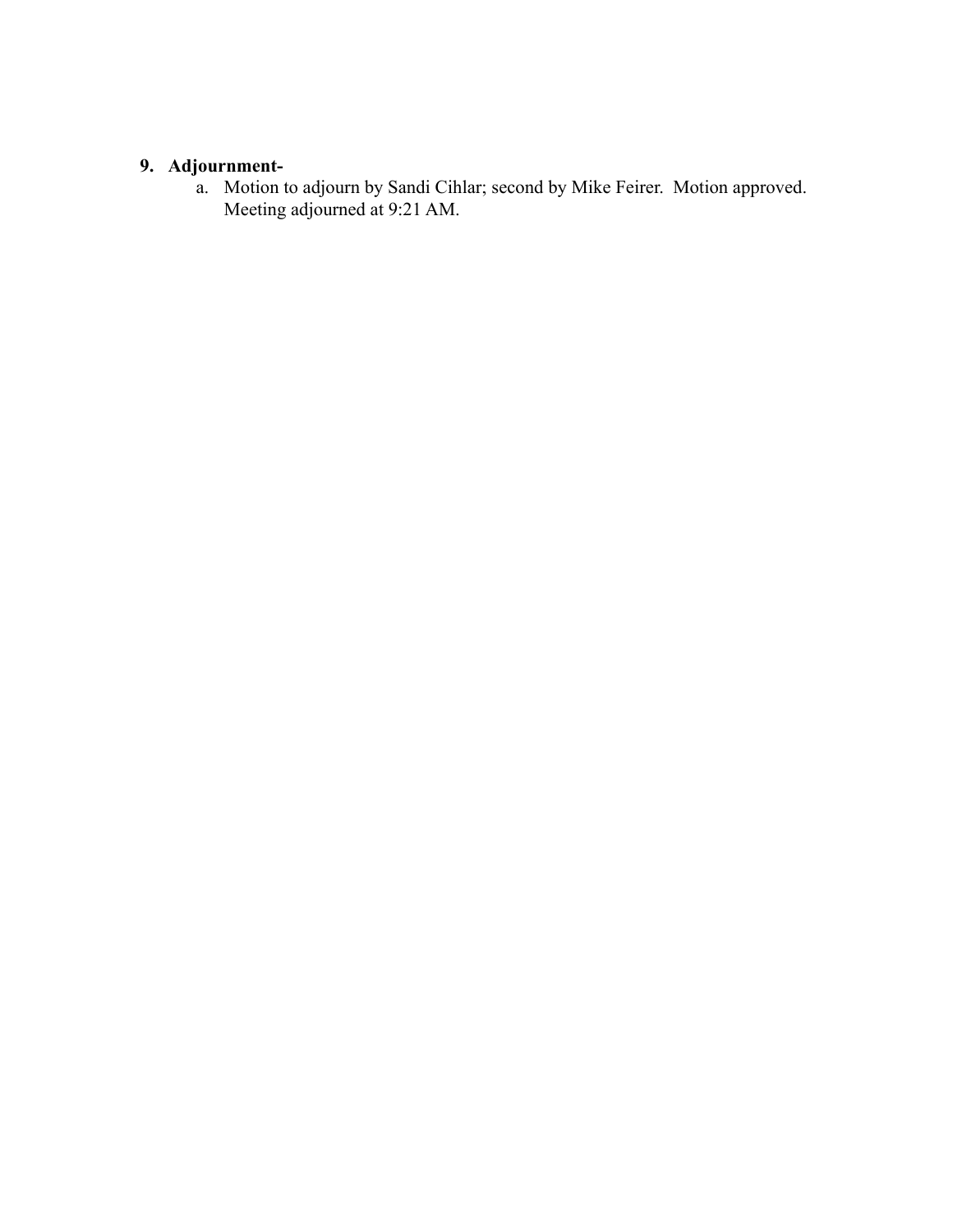#### Finance Committee Minutes Location: 2600 Stewart Ave, Suite 25, Wausau WI Video and Teleconference May 13th, 2021

**Finance Committee Members Present:** Norbert Ashbeck, Sandi Cihlar, Mike Feirer, Jim Hampton

### **Excused:**

**Others Present:** Steve Prell, Bill Clendenning, Jonette Arms, Judy Woller

### **1. Call to Order:**

a. Meeting was called to order at 8:45 AM by Norbert Ashbeck

### **2. Public Comments:**

a. Judy Waller, new Lincoln County board member is in attendance.

### **3. Approval of Minutes 4/08/2021:**

a. Motion to approve the minutes from 4/08/2021 by Mike Feirer; second by Sandi Cihlar. Motion approved

### **4. Discussion/Possible Action – Review Financial Report March 2021:**

a. The committee reviewed the reports. Motion to approve by Mike Feirer; second by Jim Hampton. Motion approved

### **5. Discussion/Possible Action – Review Monthly Disbursements:**

a. Committee reviewed reports. Steve informed the committee that Charter phone bill payment is now complete and we will only have a fiber bill with Charter in the future. Committee asked about Check 753623 Cincinnati Financial Corp this is the Directors and Officers insurance. Motion to approve by Norbert Ashbeck; second by Sandi Cihlar. Motion approved.

# **6. Discussion/Possible Action – Year End Update**

- a. Steve informed the committee that the 2020 year end process is now complete and will be discussed at the Board meeting. The large amount of unspent tax levy from the four counties due to the unanticipated CARES and FFCRA funds received during the COVID 19 health emergency.
- **7. Discussion/Possible Action Major Contracts and Facility Lease Tent Agreements**
	- a. Steve will provide a list of the major contracts at the next committee meeting.
- **8. Future Agenda Items -**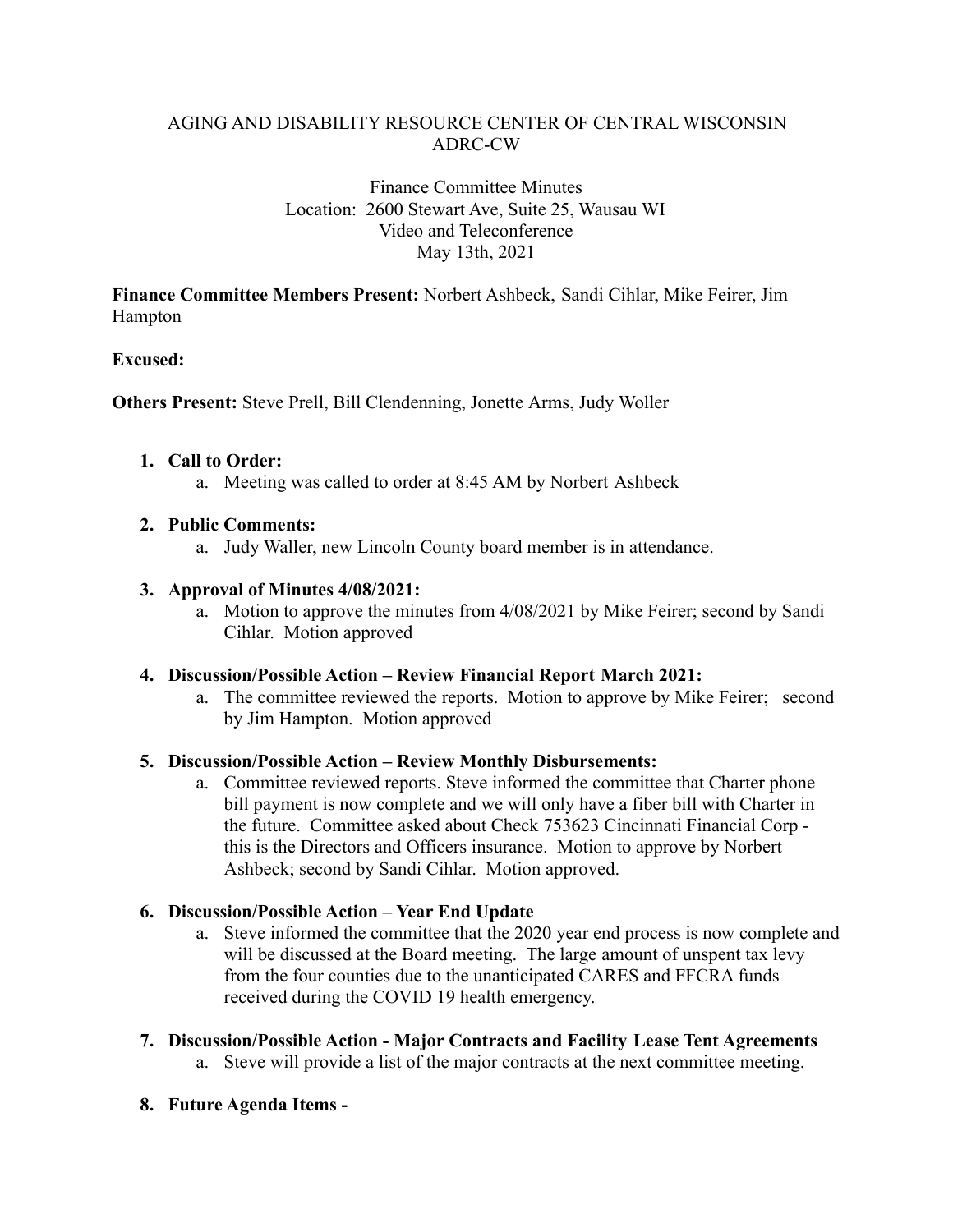a. The contracts policy will be discussed

# **9. Adjournment-**

a. Motion to adjourn by Sandi Cihlar; second by Jim Hampton. Motion approved. Meeting adjourned at 9:11 AM.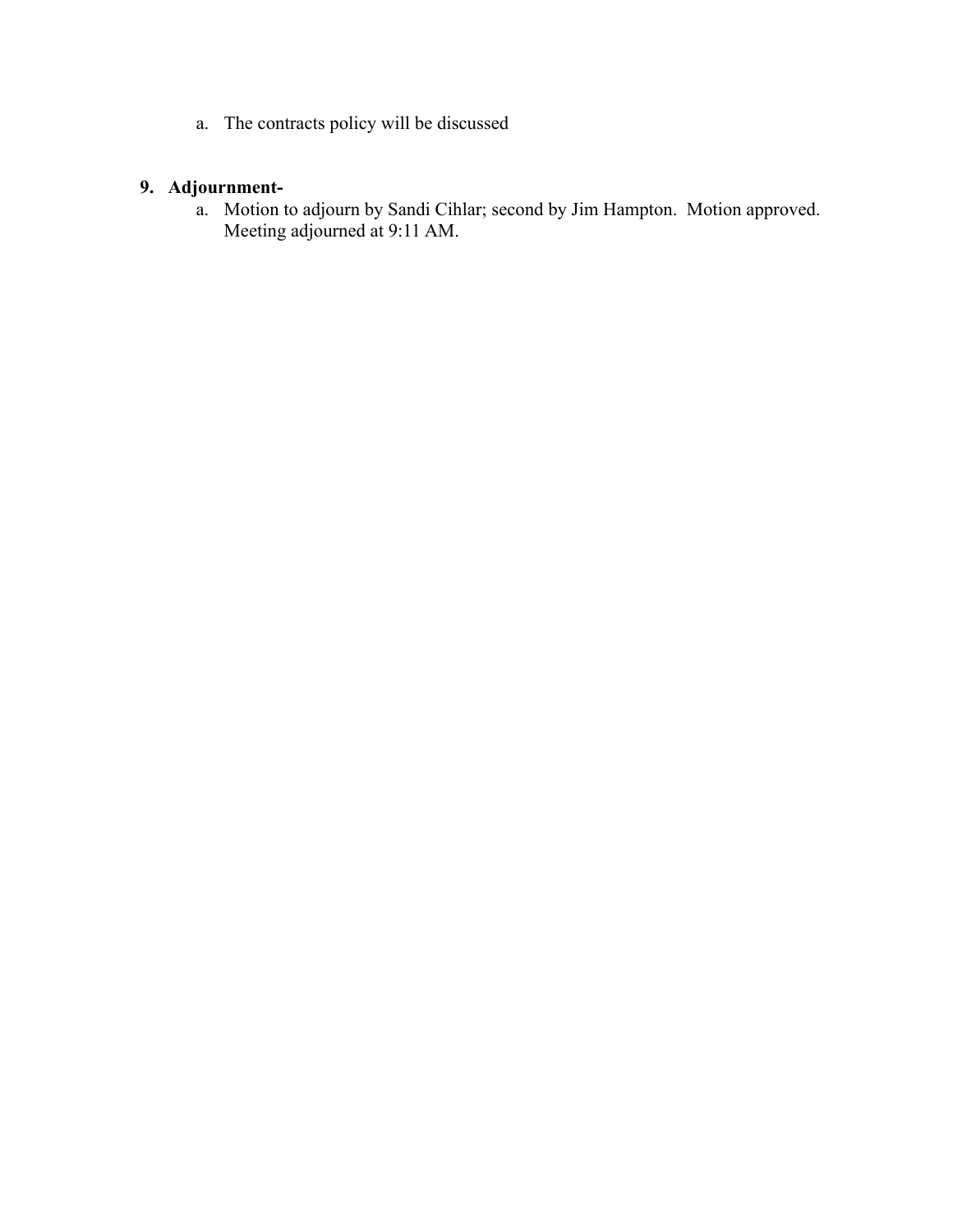#### Finance Committee Minutes Location: 2600 Stewart Ave, Suite 25, Wausau WI Video and Teleconference June 10th, 2021

**Finance Committee Members Present:** Norbert Ashbeck, Sandi Cihlar, Mike Feirer, Jim Hampton

### **Excused:**

**Others Present:** Steve Prell, Bill Clendenning, Tim Buttke

#### **1. Call to Order:**

a. Meeting was called to order at 8:50 AM by Norbert Ashbeck

### **2. Public Comments:**

a. None

#### **3. Approval of Minutes 5/13/2021:**

a. Motion to amend the minutes from 5/13/2021 to correct the spelling of Judy Woller by Nrbert Ashbeck, second by Jim Hampton. Motion to approve amended minutes approved

#### **4. Discussion/Possible Action – Review Financial Report April 2021:**

a. The committee reviewed the reports. A question was asked related to the budget for Administration showing an anticipated loss for 2021. Steve explained that we have unspent tax levy from 2020 and that we do plan to spend some of that in 2021 therefore the budget will show a loss in that area. Motion to approve by Mike Feirer; second by Norbert Ashbeck. Motion approved

#### **5. Discussion/Possible Action – Review Monthly Disbursements:**

a. Committee reviewed reports. No specific questions. Motion to approve by Norbert Ashbeck; second by Mike Feirer. Motion approved.

### **6. Discussion - 2021 Budget Adjustments - Capital Items**

a. Steve informed the committee that he will be presenting some proposed budget adjustments to the ADRC Board. Some of those adjustments are for Capital Items which by policy must be approved by the ADRC Board. Those items include nutrition vehicles and equipment/set-up of a new nutrition site in the Hmong American Center in Wausau.

#### **7. Discussion/Possible Action - Major Contracts and Facility Lease Tent Agreements**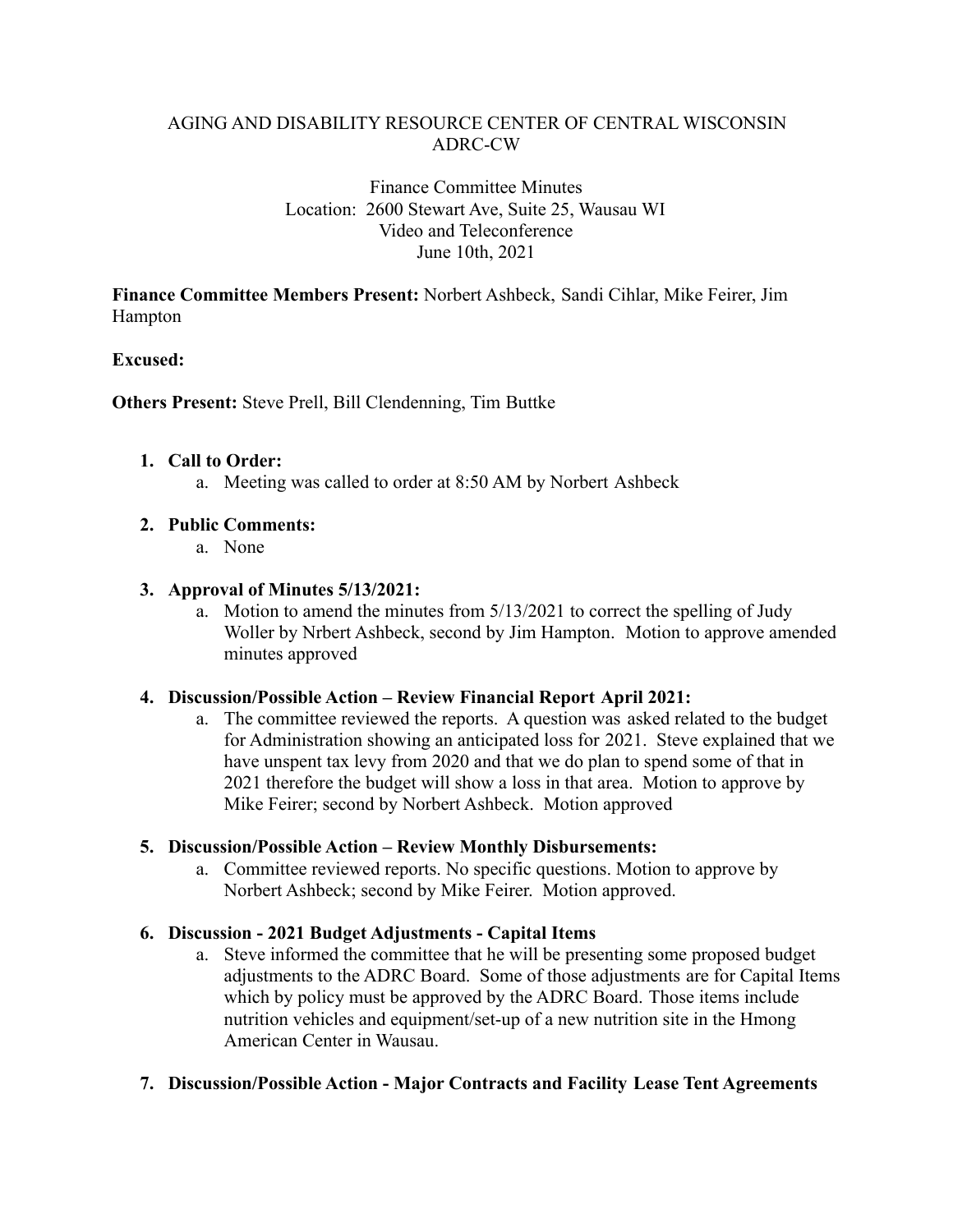a. Steve provided a list of contracts to be reviewed. Request was made to add effective dates for each contract to the list.

# **8. Future Agenda Items -**

a. Contract review

# **9. Adjournment-**

a. Motion to adjourn by Mike Feirer; second by Jim Hampton. Motion approved. Meeting adjourned at 9:30 AM.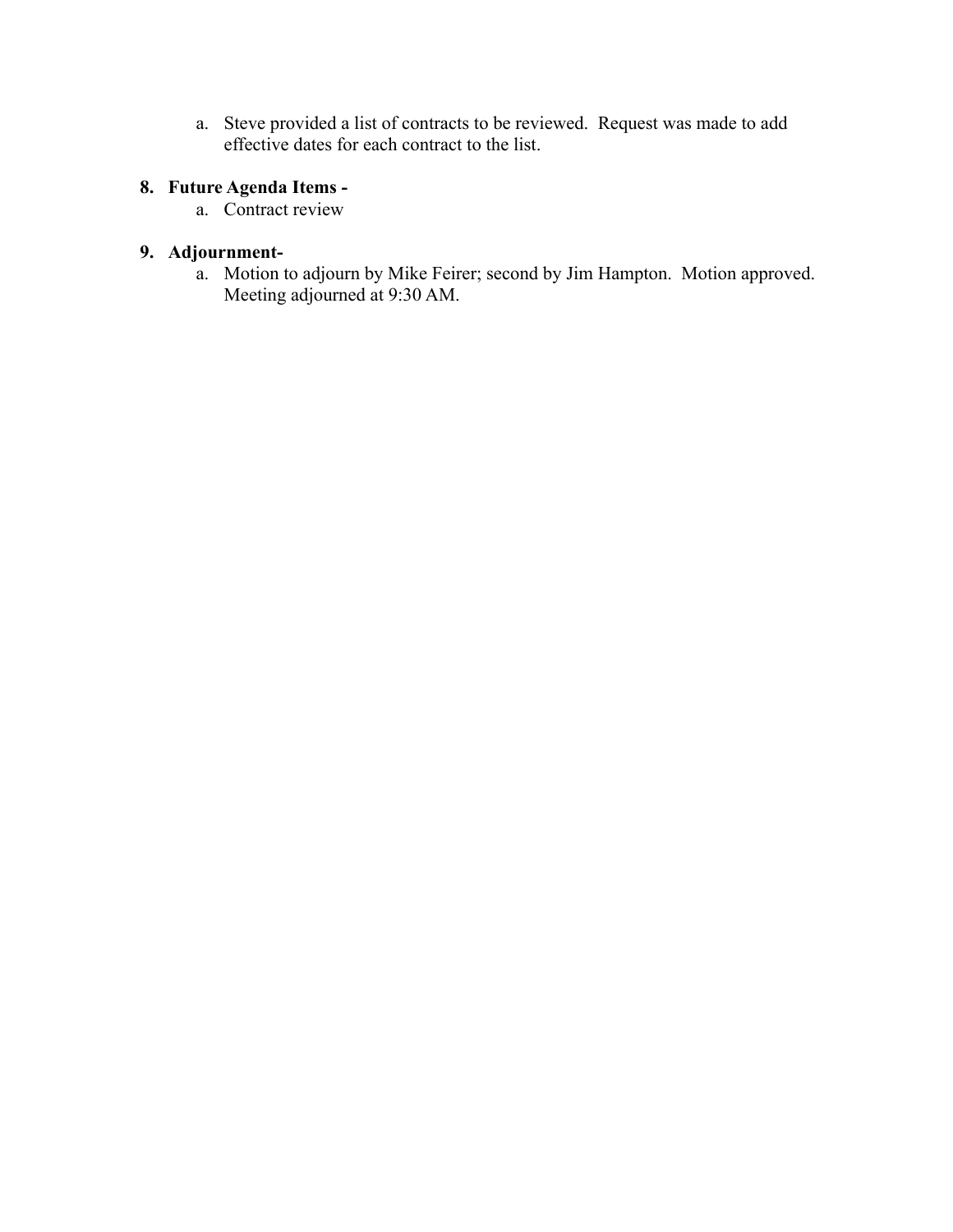#### Finance Committee Minutes Location: 2600 Stewart Ave, Suite 25, Wausau WI Video and Teleconference July 8th, 2021

**Finance Committee Members Present:** Norbert Ashbeck, Sandi Cihlar, Mike Feirer, Jim Hampton

### **Excused:**

**Others Present:** Steve Prell, Bill Clendenning, Tim Buttke

#### **1. Call to Order:**

a. Meeting was called to order at 8:45 AM by Norbert Ashbeck

### **2. Public Comments:**

a. None

#### **3. Approval of Minutes 5/13/2021:**

a. Motion to amend the minutes from 6/10/2021 to correct the spelling of Norbert Ashbeck by Jim Hampton; second by Mike Feirer. Motion to approve amended minutes approved

#### **4. Discussion/Possible Action – Review Financial Report May 2021:**

a. The committee reviewed the reports. Steve stated that the budget amendments are included on the monthly reports. There were no other questions. Motion to approve by Mike Feirer; second by Norbert Ashbeck. Motion approved

### **5. Discussion/Possible Action – Review Monthly Disbursements:**

a. Committee reviewed reports. The committee asked about the possibility of making electronic payments. Steve stated that with the current software it is not possible however as our fiscal agent Marathon County upgrades this system that option might be available in the future. Motion to approve by Sandi Cihlar; second by Jim Hampton. Motion approved.

### **6. Discussion - 2021 Budget Adjustments - Capital Items**

a. Steve informed the committee that he will present a budget adjustment to the Board for capital items, to replace a dish machine and hot water heaters at the nutrition site in Centrailia Center in Wisconsin Rapids.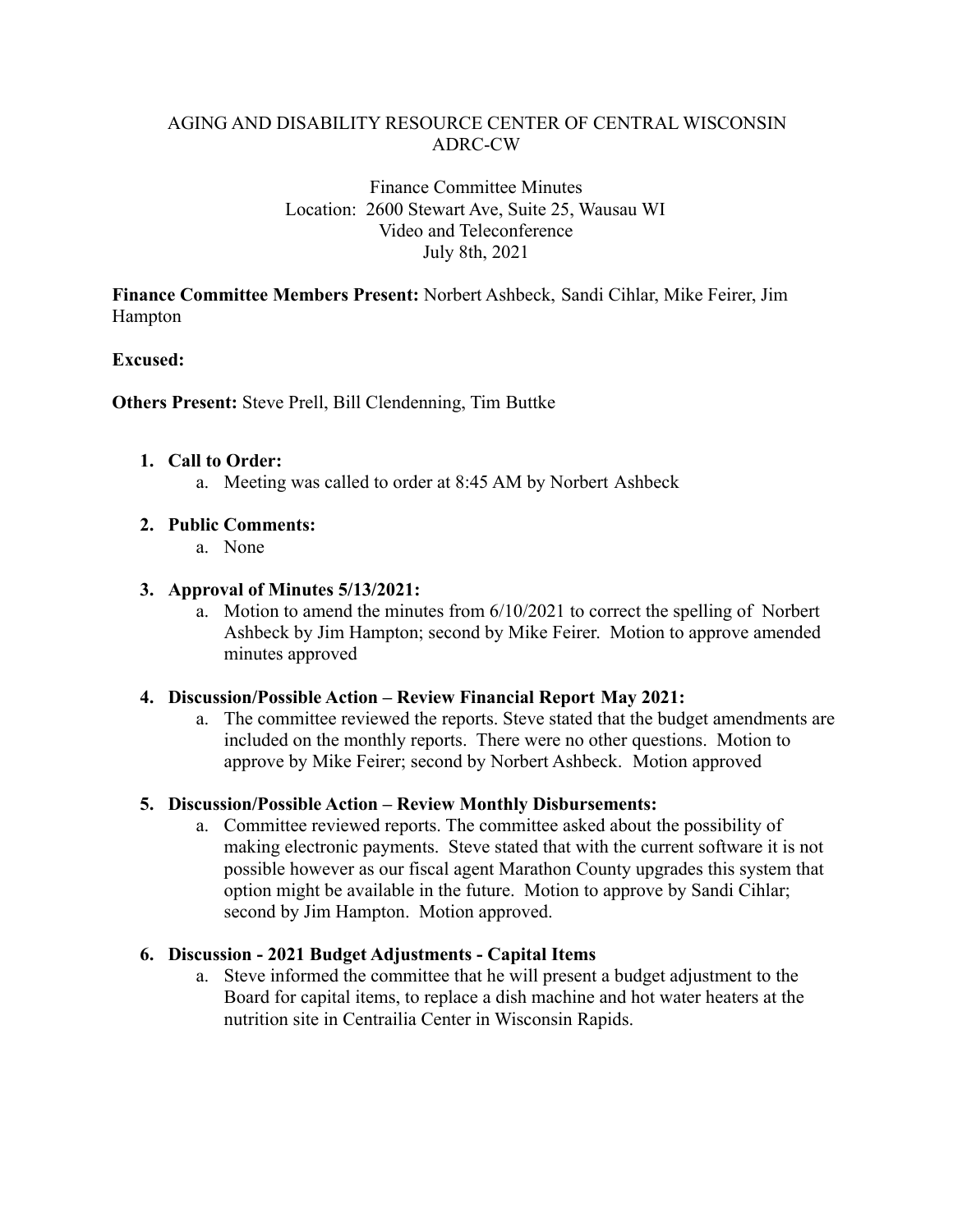#### **7. Discussion - 2020 Audit**

a. Steve updated the committee on the audit. The audit was again done remotely on June 28th and 29th. The auditors will attend the August board meeting to discuss the audit and answer questions.

#### **8. Discussion/Possible Action - Major Contracts and Facility Lease Tent Agreements**

a. Steve provided an updated list of contracts to be reviewed which includes effective dates and renewal options. A suggestion was made to revise either the policy or the timing of RFP's so the Board will have enough time to review the proposal before it needs to be approved. Steve will provide the policy to the committee for discussion at the next meeting.

#### **9. Future Agenda Items -**

- a. Contract review
- b. 2020 Audit

#### **10. Adjournment-**

a. Motion to adjourn by Mike Feirer; second by Norbert Ashbeck. Motion approved. Meeting adjourned at 9:27 AM.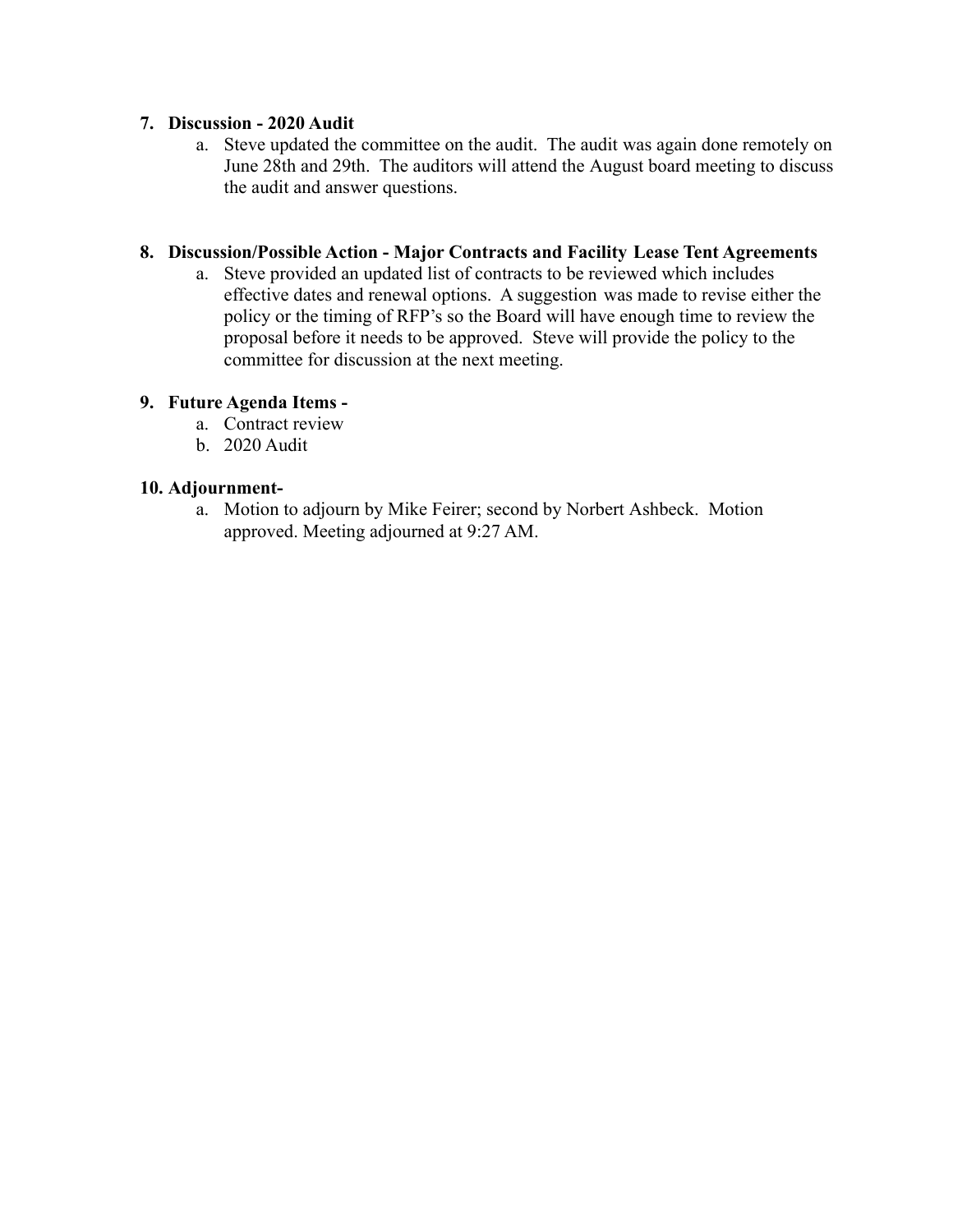### Finance Committee Minutes Location: 2600 Stewart Ave, Suite 25, Wausau WI Video and Teleconference August 12th, 2021

**Finance Committee Members Present:** Norbert Ashbeck, Sandi Cihlar, Mike Feirer, Jim Hampton

### **Excused:**

**Others Present:** Steve Prell, Bill Clendenning, Tim Buttke, Jonette Arms, John Rader, Kacie Spoerl

### **1. Call to Order:**

a. Meeting was called to order at 8:46 AM by Norbert Ashbeck

### **2. Public Comments:**

a. None

### **3. Approval of Minutes 7/8/2021:**

a. Motion to approve by Mike Feirer; second by by Jim Hampton. Motion approved

### **4. Discussion - DRAFT 2020 Audit**

a. John Rader and Kacie Spoerl reviewed the draft audit with the committee, explaining the process and reviewing the financial information. There were no questions from the committee.

### **5. Discussion/Possible Action – Review Financial Report June 2021:**

a. The committee reviewed the reports. There were no questions. Motion to approve by Norbert Ashbeck; second by Jim Hampton. Motion approved

### **6. Discussion/Possible Action – Review Monthly Disbursements:**

a. The committee reviewed the reports. There were no questions. Motion to approve by Norbert Ashbeck; second by Sandi Cihlar. Motion approved

### **7. Discussion/Possible Action - Major Contracts and Facility Lease Tent Agreements**

a. Committee had short discussion regarding the policy and current lease agreements. Committee will review this in more detail next month.

# **8. Future Agenda Items -**

a. Contract review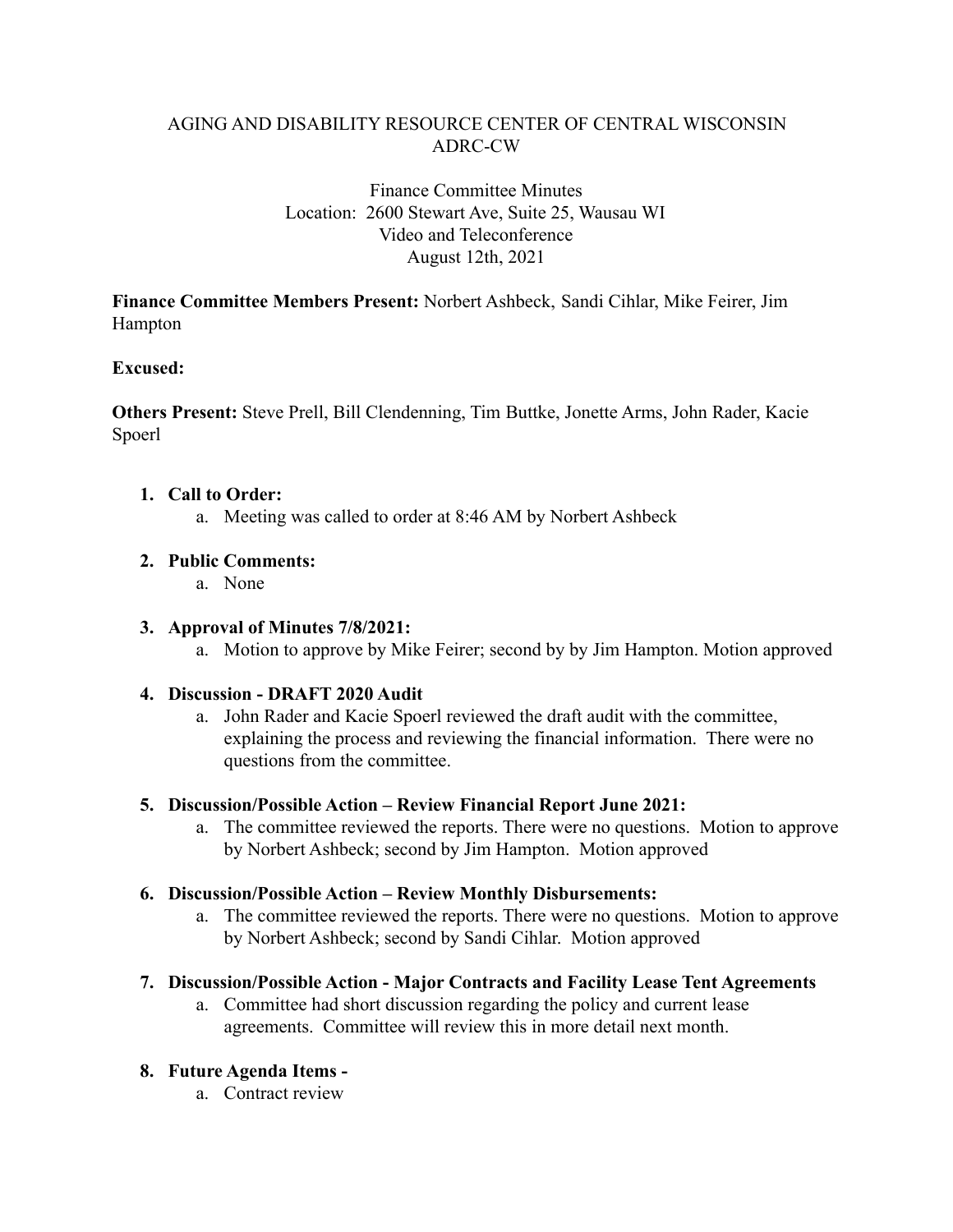# **9. Adjournment-**

a. Motion to adjourn by Norb Ashbeck; second by Mike Feirer. Motion approved. Meeting adjourned at 9:23 AM.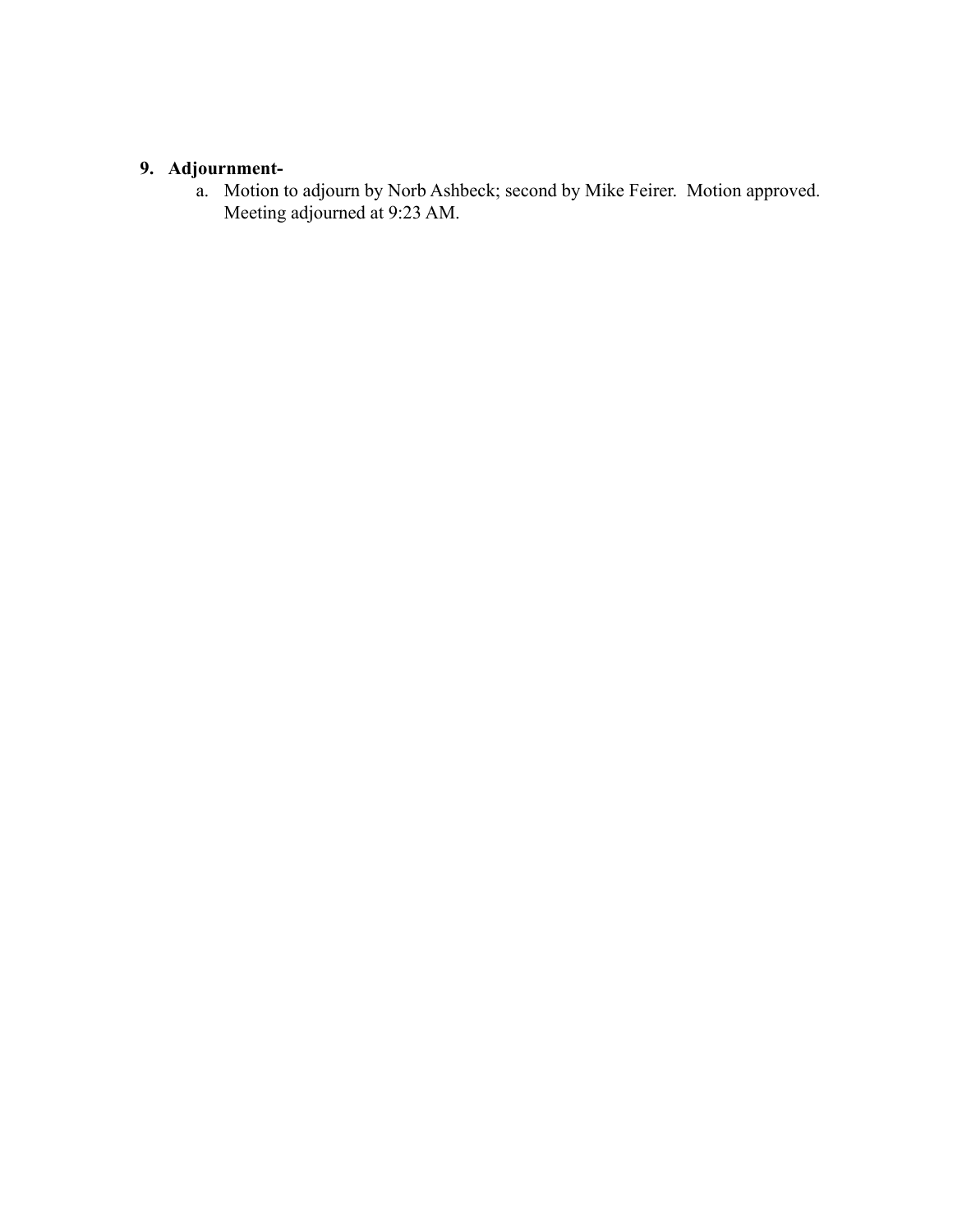### Finance Committee Minutes Location: 2600 Stewart Ave, Suite 25, Wausau WI Video and Teleconference September 9th, 2021

**Finance Committee Members Present:** Norbert Ashbeck, Mike Feirer, Jim Hampton, Sandi Cihlar

### **Excused:**

**Others Present:** Steve Prell, Jonette Arms

#### **1. Call to Order:**

a. Meeting was called to order at 8:45 AM by Norbert Ashbeck

### **2. Public Comments:**

a. None

#### **3. Approval of Minutes 8/12/2021:**

a. Motion to approve by Norb Ashbeck; second by by Jim Hampton. Motion approved

#### **4. Discussion/Possible Action – Review Financial Report June 2021:**

a. The committee reviewed the reports. There were no questions. Motion to approve by Mike Feirer; second by Norb Ashbeck. Motion approved

#### **5. Discussion/Possible Action – Review Monthly Disbursements:**

a. The committee reviewed the reports. There were no questions. Motion to approve by Mike Feirer; second by Norb Ashbeck. Motion approved

### **6. Discussion - Budget Adjustments**

a. Steve informed the committee that there is a request to transfer funds from Ca (congregate meals) to C2 (meals on wheels) that will come to the full ADRC Board for approval. This is allowed during the national emergency due to COVID.

### **7. Discussion/Possible Action - Major Contracts and Facility Lease Tent Agreements**

a. Committee reviewed the Reveiw of Major Contracts and Facility Lease /Rent Agreements policy. During the discussion the committee felt the policy should be reviewed to see if it needs to be updated. The lease agreements in place were made at various times during the initial set-up of the ADRC-CW and have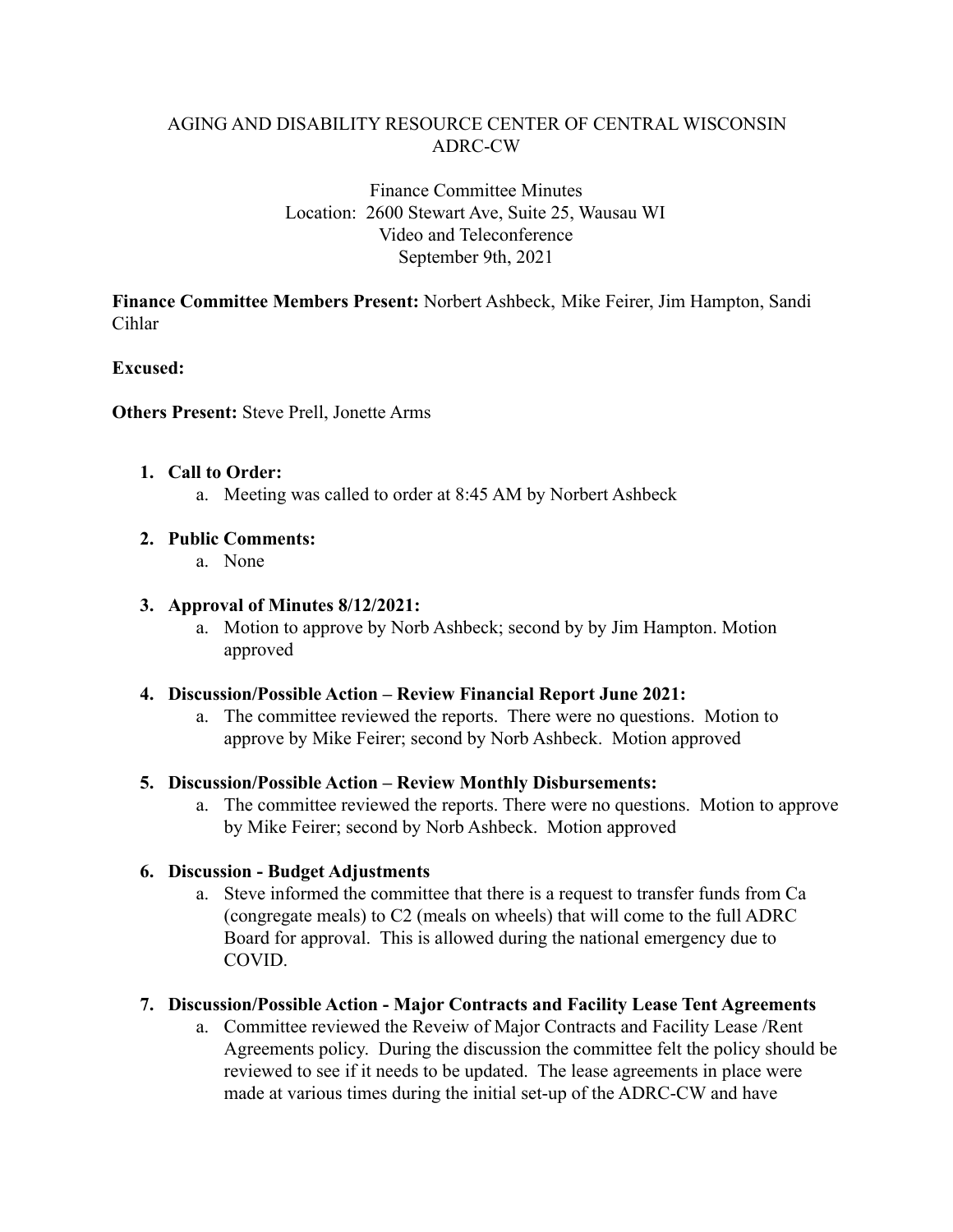different terms and conditions in each lease. The committee felt that it would be better to try to standardize the lease agreements as much as possible when they are up for renewal. The committee will continue to work on updating this policy at future meetings.

# **8. Future Agenda Items -**

- a. Contract review
- b. Proposed 2022 Budget

# **9. Adjournment-**

a. Motion to adjourn by Norb Ashbeck; second by Mike Feirer. Motion approved. Meeting adjourned at 9:23 AM.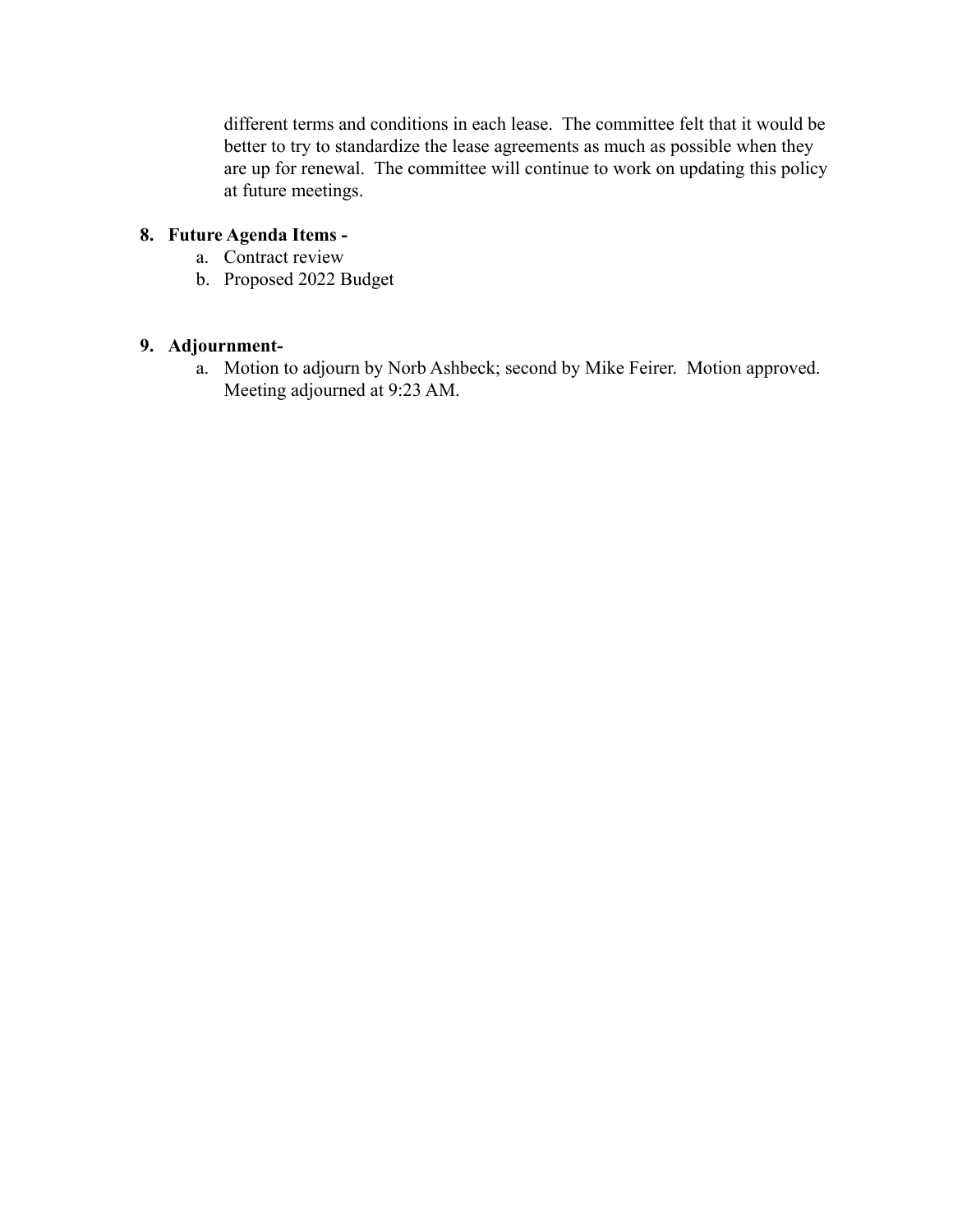### Finance Committee Minutes Location: 2600 Stewart Ave, Suite 25, Wausau WI Video and Teleconference October 14th, 2021

**Finance Committee Members Present:** Norbert Ashbeck, Mike Feirer, Jim Hampton, Sandi Cihlar

### **Excused:**

**Others Present:** Steve Prell, Jonette Arms, Tim Buttke, Dora Gorski, Bill Clendenning, Carol Gottard

### **1. Call to Order:**

a. Meeting was called to order at 8:45 AM by Norbert Ashbeck

### **2. Public Comments:**

a. None

### **3. Approval of Minutes 9/9/2021:**

a. Corrections - Sandi Cihlar was excused; Bill Clendenning attended. Motion to approve by Norb Ashbeck; second by by Mike Feirer. Motion approved

### **4. Discussion/Possible Action – Review Financial Report August 2021:**

a. The committee reviewed the reports. There were no questions. Motion to approve by Mike Feirer; second by Sandi Cihlar. Motion approved

# **5. Discussion/Possible Action – Review Monthly Disbursements:**

a. The committee reviewed the reports. Question regarding New Leaf check 759368. Steve explained this was for the new nutrition iste and the Hmong American Center.Motion to approve by Sandi Cihlar; second by Norb Ashbeck. Motion approved

### **6. Discussion - Proposed Budget 2022**

- a. Steve explained that the budget will be presented to the Board at the meeting. The requested funds from each of the 4 counties remains the same as it has historically been.
- **7. Discussion/Possible Action Major Contracts and Facility Lease Tent Agreements**
	- a. Committee decided to wait on this discussion until next month.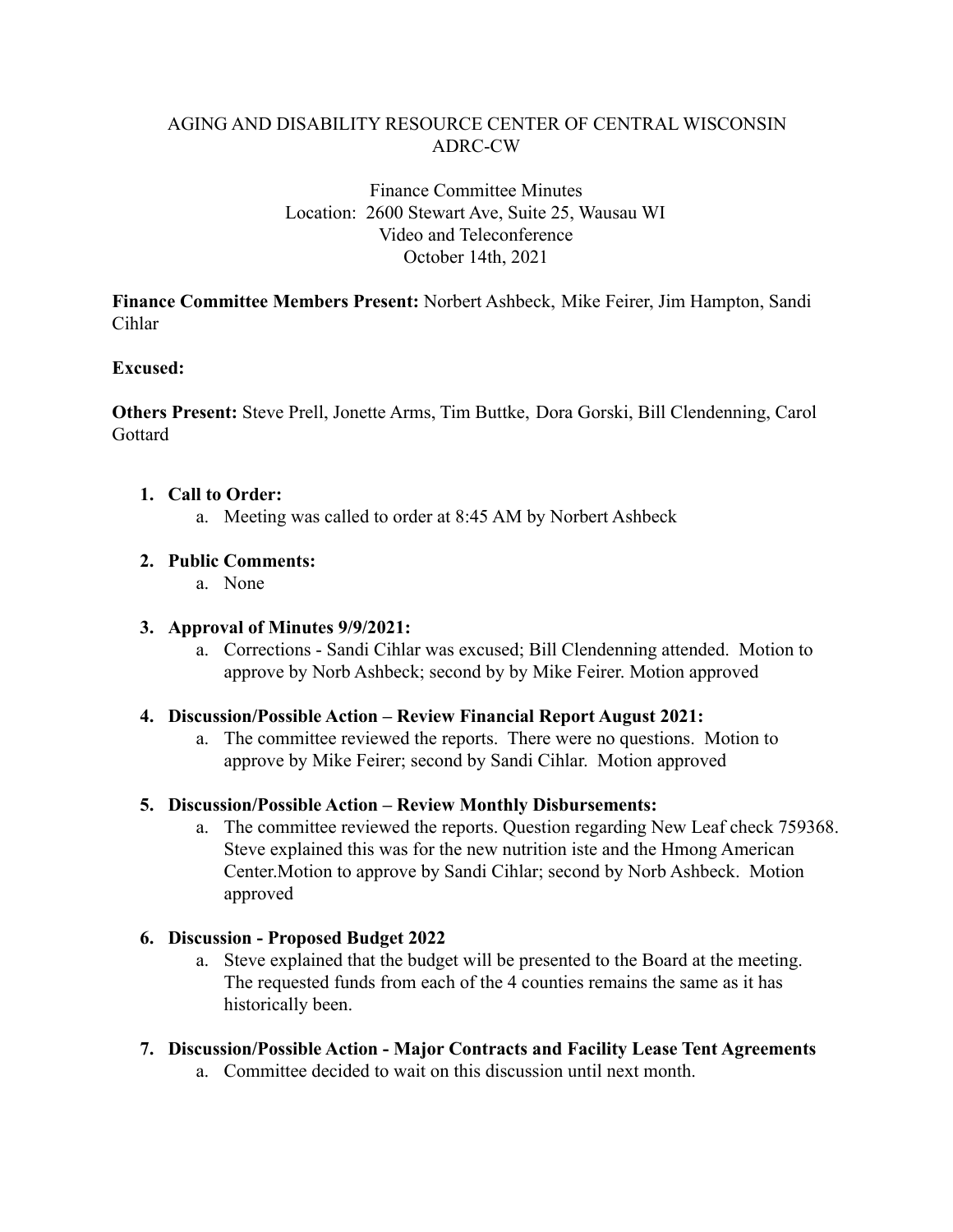# **8. Future Agenda Items -**

a. Contract review

# **9. Adjournment-**

a. Motion to adjourn by Jim Hampton; second by Mike Feirer. Motion approved. Meeting adjourned at 9:14 AM.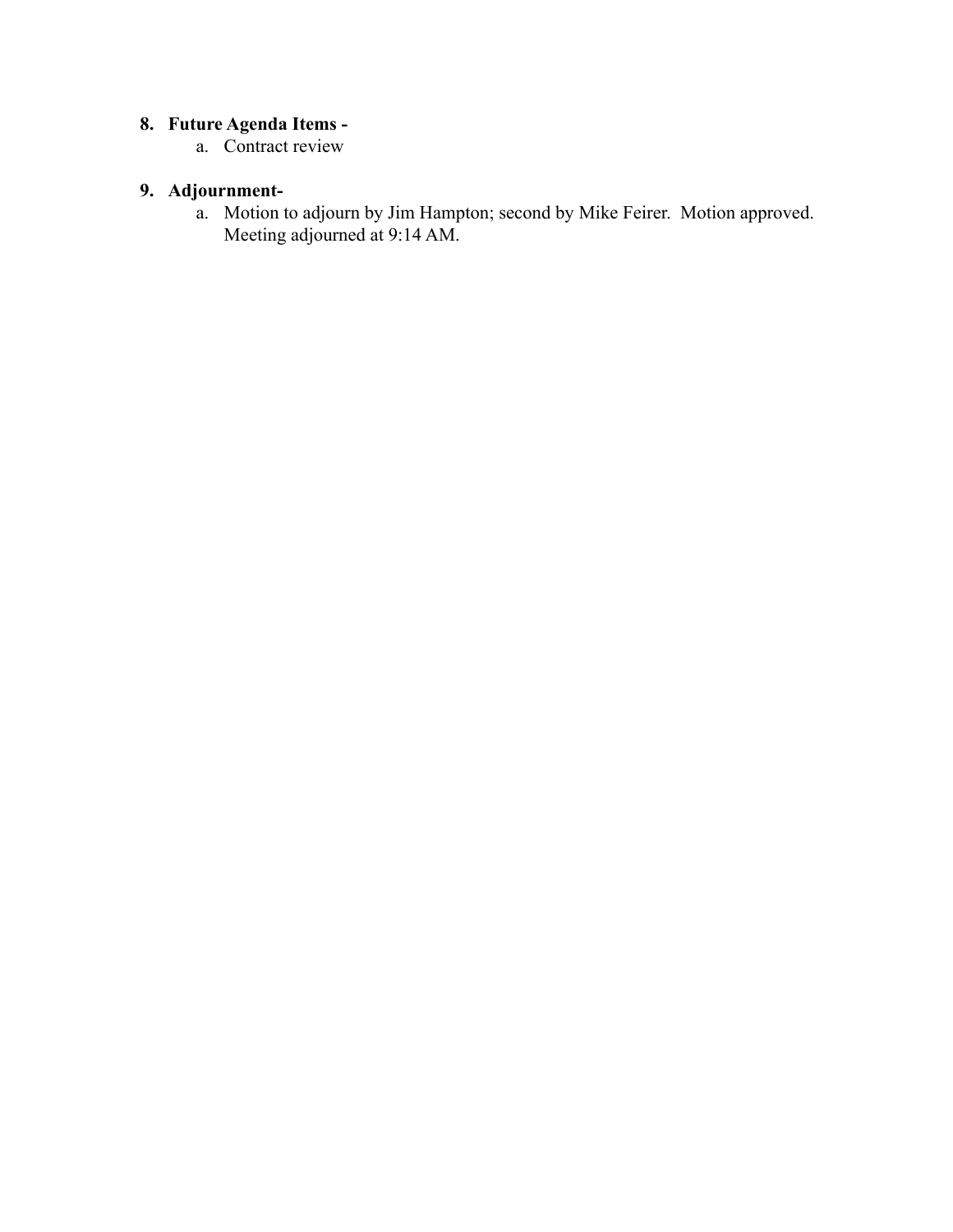Finance Committee Minutes Location: 2600 Stewart Ave, Suite 25, Wausau WI Video and Teleconference November 11th, 2021

#### **Finance Committee Members Present:** Norbert Ashbeck, Jim Hampton, Sandi Cihlar

**Excused:** Mike Feirer

**Others Present:** Steve Prell, Tim Buttke,

#### **1. Call to Order:**

a. Meeting was called to order at 8:45 AM by Norbert Ashbeck

#### **2. Public Comments:**

a. None

#### **3. Approval of Minutes 10/14/2021:**

a. Corrections – Item 5 spelling correction "site". No other changes. Motion to approve by Jim Hampton; second by Norb Ashbeck. Motion approved with corrections.

#### **4. Discussion/Possible Action – Review Financial Report September 2021:**

a. The committee reviewed the reports. There were no questions. Motion to approve by Sandi Cihlar; second by Jim Hampton. Motion approved.

#### **5. Discussion/Possible Action – Review Monthly Disbursements:**

a. The committee reviewed the reports. Questions regarding check 760835 – Steve explained that occasionally we ask a neighboring county to provide meal deliveries if they have a route that is close by, then we pay that county for those deliveries. No other questions. Motion to approve by Sandi Cihlar; second by Norb Ashbeck. Motion approved.

#### **6. Discussion – Budget Adjustments 2021**

a. Steve explained the budget adjustments being requested to the committee. There were no questions. The adjustments will be brought to the full ADRC CW board for approval at the meeting.

### **7. Discussion/Possible Action - Major Contracts and Facility Lease Tent Agreements**

a. The committee reviewed a list of discussion points that should be reviewed regarding the major contracts and lease agreement policy. Several ideas were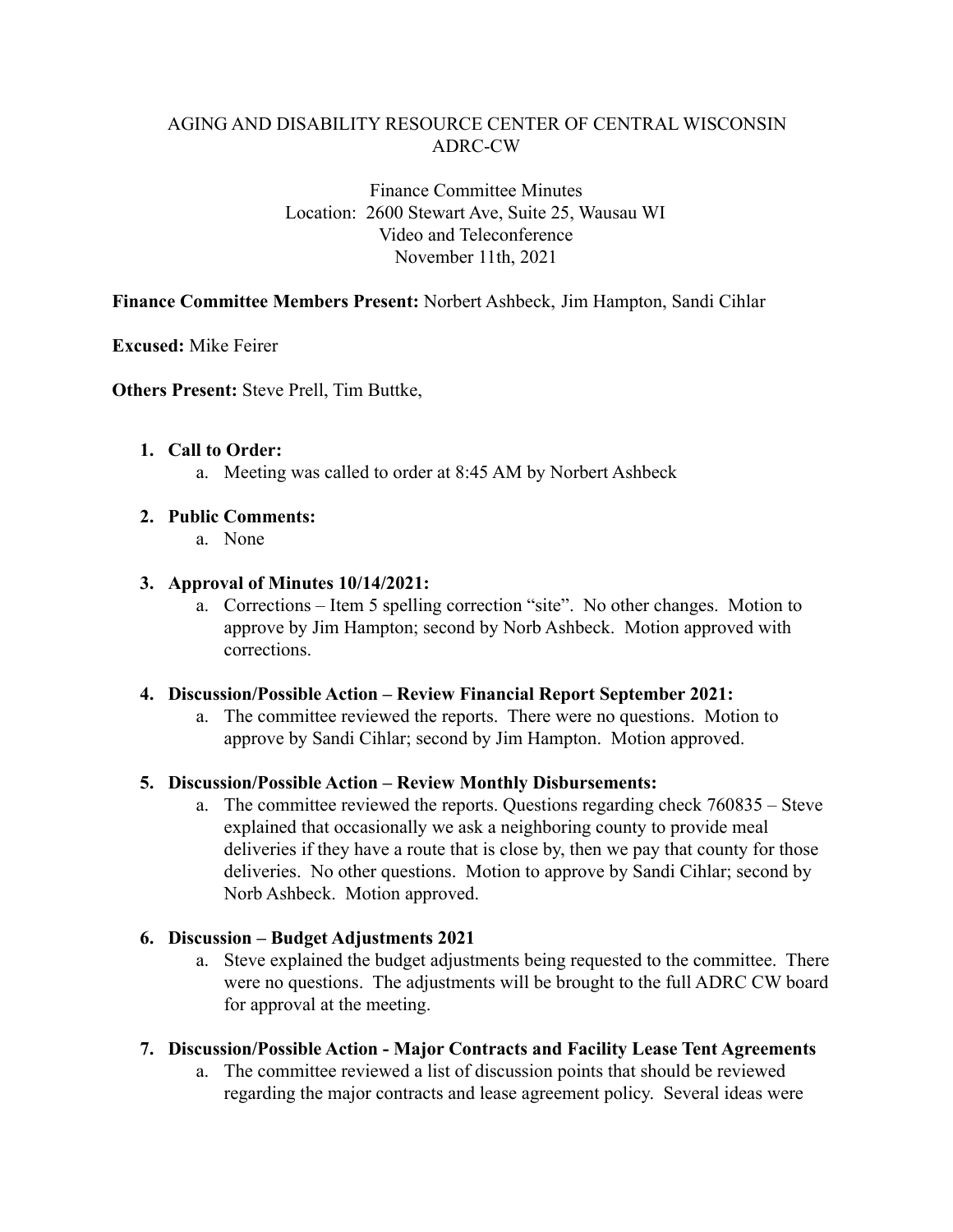discussed. Steve will provide a draft of the potential updated policy to the committee for review at the December meeting. The committee will continue to work through the policy in the following months and bring it to the full board when the review is completed.

# **8. Future Agenda Items -**

a. Contract review

### **9. Adjournment-**

a. Motion to adjourn by Norb Ashbeck; second by Jim Hampton. Motion approved. Meeting adjourned at 9:23 AM.